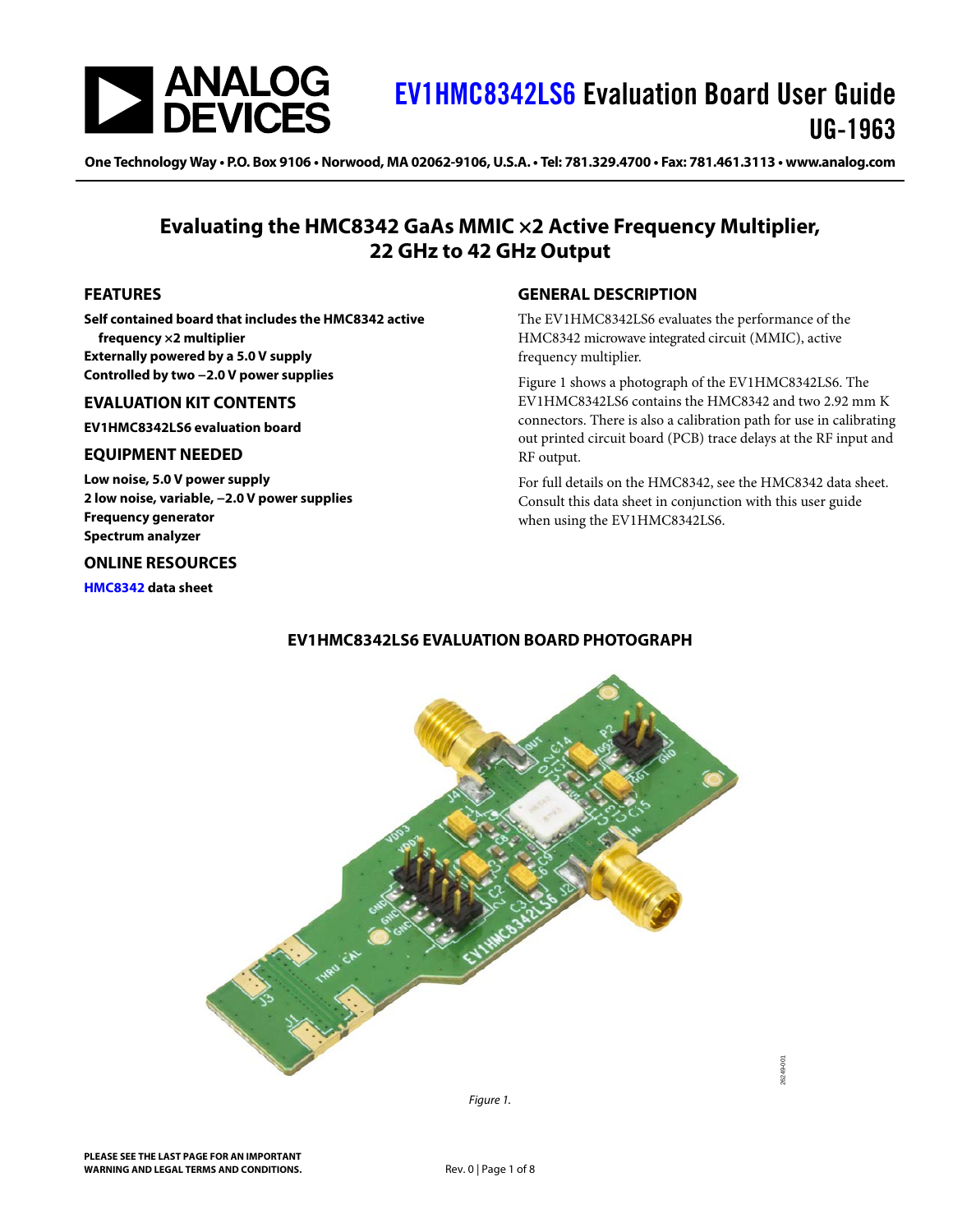## **TABLE OF CONTENTS**

#### <span id="page-1-0"></span>**REVISION HISTORY**

6/2021-Revision 0: Initial Version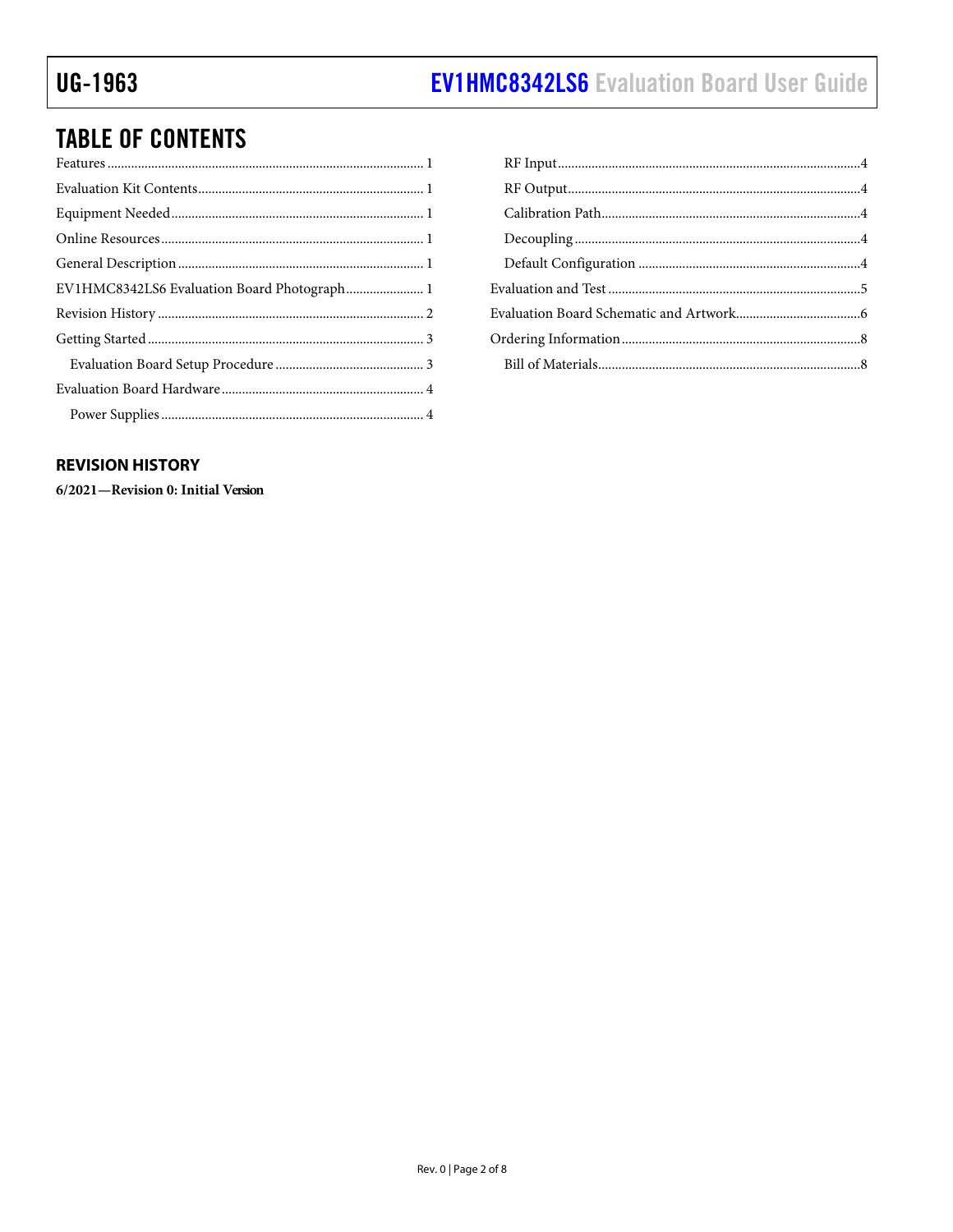### <span id="page-2-0"></span>GETTING STARTED **EVALUATION BOARD SETUP PROCEDURE**

<span id="page-2-1"></span>To configure the EV1HMC8342LS6 for the first time, perform the following steps:

- 1. Verify that the power supply used for the  $V_{DDx}$  supplies can output 5.0 V and 250 mA of current.
- 2. Set the power supply voltage to 0 V or disable its output to prevent damage.
- 3. Connect a 50  $\Omega$  RF cable capable of mating to the 2.92 mm K connector at the RF input, IN (J2), and torque this connection to 8 in/lb. Connect the other end of the cable to a signal generator or other RF signal to be multiplied.
- 4. Connect another 2.92 mm, K connectorized, 50  $\Omega$  RF cable to the RF output, OUT (J4), and torque this connection to 8 in/lb. Connect the other end of the cable to a spectrum analyzer.
- 5. Using hook clips, connect a 5.0 V power supply to the VDD1, VDD2, and VDD3 headers. The corresponding header pins for each supply are marked on the silkscreen. Individual power supply channels can be used for each VDDx header if desired. Otherwise, each VDDx header can be combined together in series using a shorting jumper and connected to a single 5.0 V power supply channel.
- 6. Two additional power supply channels are required for the gate bias voltages, V<sub>GG1</sub> and V<sub>GG2</sub>. Confirm both channels

are set up for −2.0 V, and then disable their outputs to avoid accidental damage.

- Ensuring the  $V_{DDx}$  supplies are also still disabled, connect one of the negative supplies to the VGG2 header and the other to the VGG1 header of P2. The corresponding header pins are marked on the silkscreen.
- 8. Enable the output on both  $-2.0 \text{ V V}_{\text{GGx}}$  supplies.
- 9. Enable the output on the  $5.0 \text{ V}$   $V_{\text{DDx}}$  supplies.
- 10. Verify that the total current draw from all of the  $V_{DDx}$ supplies at this point is approximately 50 mA.
- 11. Increase the V<sub>GG2</sub> supply to −0.8 V. Then, increase the V<sub>GG1</sub> supply to  $-1.25$  V. For further detail on the correct biasing sequence, and information on how to fine tune the gate bias controls, see th[e HMC8342](https://www.analog.com/HMC8342?doc=EV1HMC8342LS6-UG-1963.pdf) data sheet.
- 12. Verify that the output signal frequency is double the input frequency and the output power and isolation are within the specifications given in the HMC8342 data sheet. For an example output frequency, see [Figure 2](#page-4-1) in the [Evaluation](#page-4-0)  [and Test](#page-4-0) section.
- 13. When powering down the device, ensure the  $V_{DDx}$  supplies are powered down before the V<sub>GGx</sub> supplies to prevent excess current draw.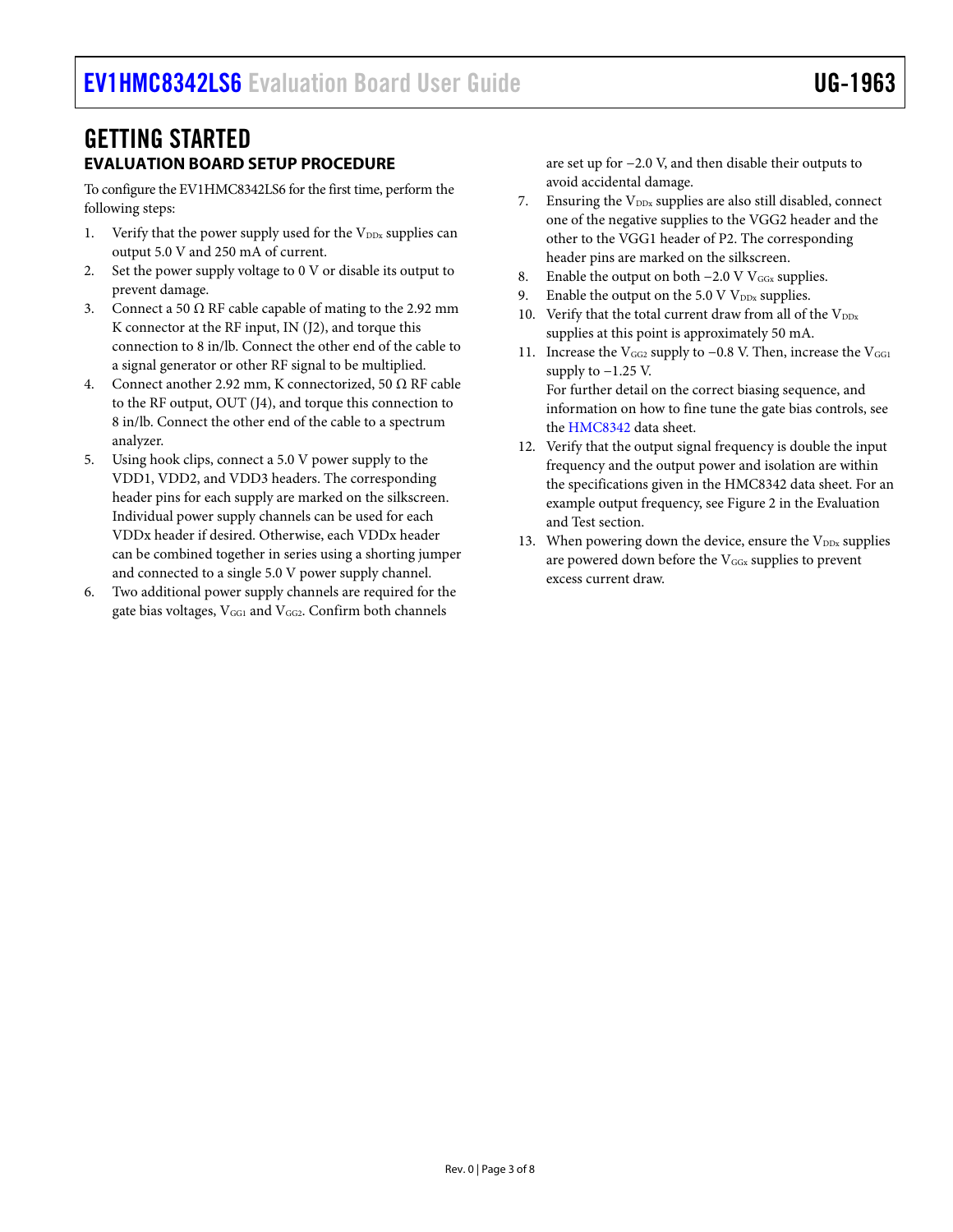### <span id="page-3-0"></span>EVALUATION BOARD HARDWARE

The EV1HMC8342LS6 schematic, silkscreen, and bill of materials are available in th[e Evaluation Board Schematic and](#page-5-0)  [Artwork](#page-5-0) section and the [Ordering Information](#page-7-0) section. The Gerber fabrication files are available on the [HMC8342](https://www.analog.com/HMC8342?doc=EV1HMC8342LS6-UG-1963.pdf) product page.

#### <span id="page-3-1"></span>**POWER SUPPLIES**

The EV1HMC8342LS6 is powered by a 5.0 V dc (170 mA typical draw) power supply connected to the  $\rm V_{DD1},$   $\rm V_{DD2},$  and  $\rm V_{DD3}$  pins on Header P1. The gate bias voltages,  $V_{GG1}$  and  $V_{GG2}$ , are applied to Header P2.

V<sub>GG1</sub> biases the multiplier stage, and V<sub>GG2</sub> biases the amplification stage.

Ensure the  $V_{GGx}$  gate voltages are applied before the  $V_{DDx}$  supply voltages. Otherwise, the device can be damaged.

For additional details on the active multiplier circuitry, consult the HMC8342 data sheet.

#### <span id="page-3-2"></span>**RF INPUT**

The EV1HMC8342LS6 has one 50  $\Omega$  RF input port, IN (J2). IN is a single-ended input that operates from 11 GHz to 21 GHz. The maximum input drive level must not exceed 10 dBm.

#### <span id="page-3-3"></span>**RF OUTPUT**

The EV1HMC8342LS6 has one 50  $\Omega$  RF output port, OUT (J4). J4 is a populated 2.92 mm K connector that israted for up to 40 GHz when used with a 2.92 mm, K connectorized cable assembly.

Operation at output frequencies greater than 42 GHz do not cause damage to the main device or the EV1HMC8342LS6, but it is important to note that the output power and isolation may be outside of data sheet specification. Refer to the typical performance characteristics plots in the HMC8342LS6 data sheet for information on the losses expected outside of the specified frequency range.

#### <span id="page-3-4"></span>**CALIBRATION PATH**

The EV1HMC8342LS6 has an on-board calibration path. To use the calibration path, the J1 and J3 connectors must each be populated with a 2.92 mm K connector. The electrical length of the calibration path is the same as the IN and OUT traces, but not including the length of the HMC8342.

The RF connections to the board (J1, J2, J3, and J4) all use the same footprint.

#### <span id="page-3-5"></span>**DECOUPLING**

The EV1HMC8342LS6 by default comes with the recommended decoupling capacitors on its supply pins as per the HMC8342 data sheet.

#### <span id="page-3-6"></span>**DEFAULT CONFIGURATION**

All components necessary for ×2 multiplication and amplification of RF signals are inserted on the EV1HMC8342LS6.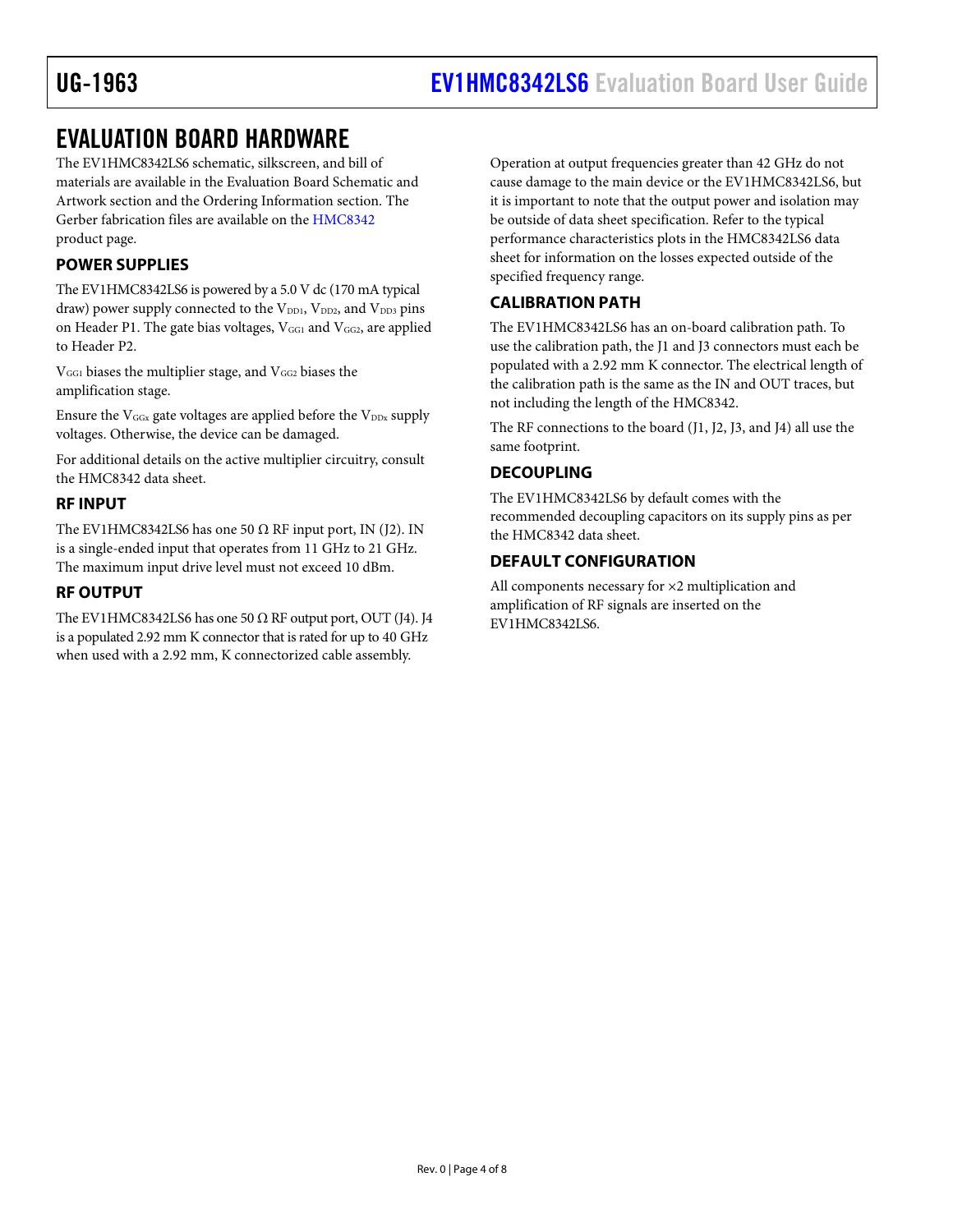### <span id="page-4-0"></span>EVALUATION AND TEST

To configure the EV1HMC8342LS6 for the first time, follow Step 1 through Step 11 in the [Evaluation Board Setup Procedure](#page-2-1) section. To evaluate and test the performance of the EV1HMC8342LS6, perform the following steps:

- 1. Connect a 15 GHz, 5 dBm signal from a signal generator to IN (J2). Observe OUT (J4) on a spectrum analyzer centered at 32 GHz. Refer t[o Figure 2.](#page-4-1)
- 2. Center the spectrum analyzer to 30 GHz and check the signal power. Refer to [Figure 3.](#page-4-2) The difference in power between this signal and the signal from Step 1 is given as the fundamental input isolation.
- 3. Similarly, check the third and further input harmonic suppressions at the output as required by comparing the output power at these harmonics to the output signal at double the fundamental input from Step 1.
- 4.  $V_{GG2} = -0.8$  V and  $V_{GG1} = -1.25$  V are typical bias values that result in a  $V_{\text{DDx}}$  supply of between 160 mA and 190 mA for a 5 dBm input drive level. Observe that the supply current, the output power from Step 1, and the isolation from Step 2 varies if  $V_{GG1}$  and  $V_{GG2}$  are adjusted.
- 5. The exact gate bias voltages for optimum output power and isolation vary based on the application and input signal characteristics. However, it is possible to alternate between adjusting  $V_{GG1}$  and  $V_{GG2}$  to achieve the desired performance, ensuring the absolute maximum ratings from th[e HMC8342](https://www.analog.com/HMC8342?doc=EV1HMC8342LS6-UG-1963.pdf) data sheet are not exceeded.



<span id="page-4-1"></span>*Figure 2. EV1HMC8342LS6 OUT (J4) RF Output, Input Frequency = 15 GHz, Input Power = 5 dBm, V<sub>GG2</sub> = −0.8 V, V<sub>GG1</sub> = −1.25 V, IncludesInsertion Loss of the RF Cable*



<span id="page-4-2"></span>*Figure 3. EV1HMC8342LS6 OUT (J4) Isolation, Input Frequency = 15 GHz, Input Power = 5 dBm,*  $V_{GG2}$  *= −0.8 V,*  $V_{GG1}$  *= −1.25 V. Includes Insertion Loss of the RF Cable*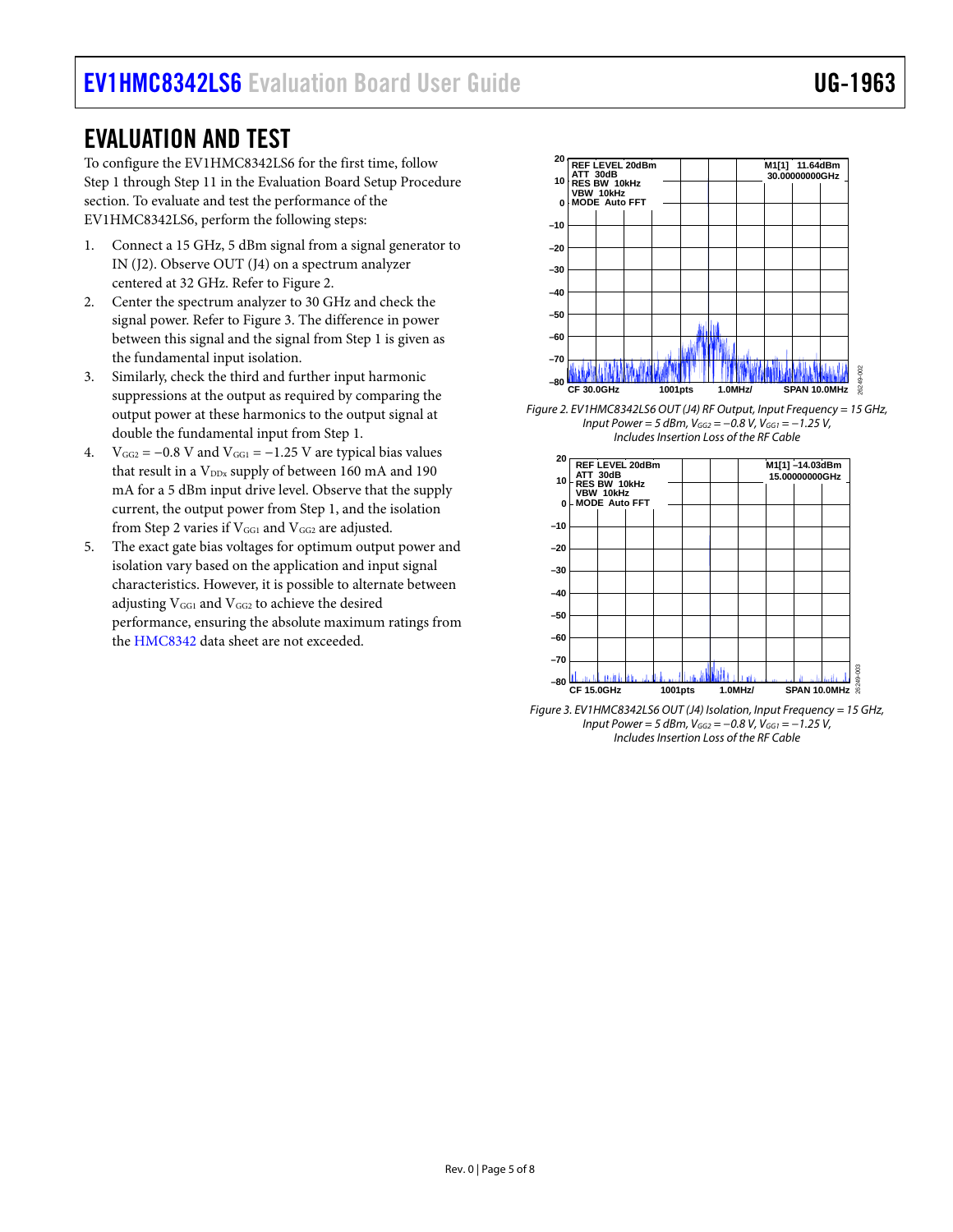26249-004

## <span id="page-5-0"></span>EVALUATION BOARD SCHEMATIC AND ARTWORK



*Figure 5. EV1HMC8342LS6 Silk Screen and Metal 1, Top Side*

26249-005

6249-005



*Figure 6. EV1HMC8342LS6 Metal 2, Ground*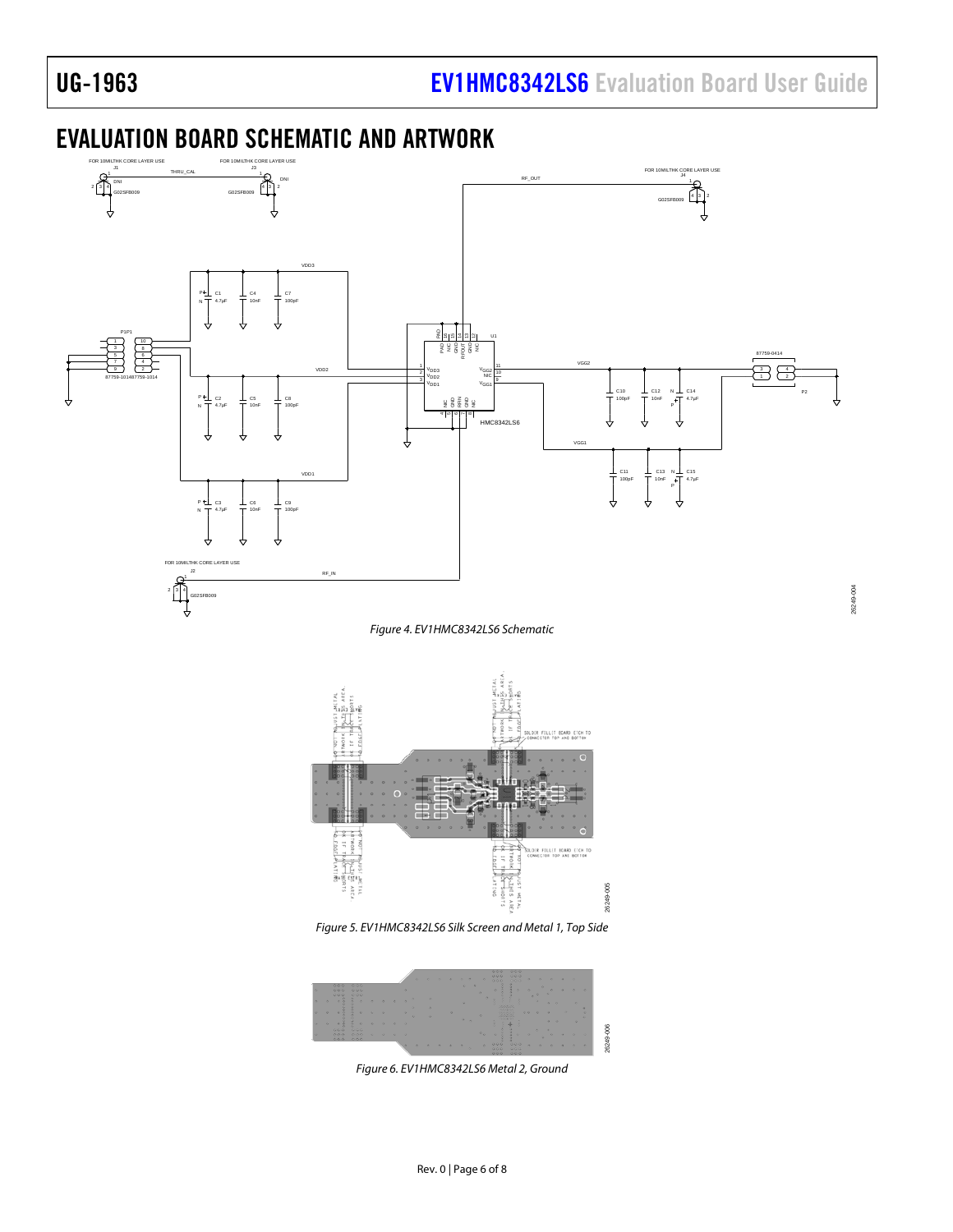# [EV1HMC8342LS6](https://www.analog.com/eval-HMC8342?doc=EV1HMC8342LS6-UG-1963.pdf) Evaluation Board User Guide UG-1963



26249-007

*Figure 7. EV1HMC8342LS6 Metal 3, Ground*



*Figure 8. EV1HMC8342LS6 Metal 4, Backside*